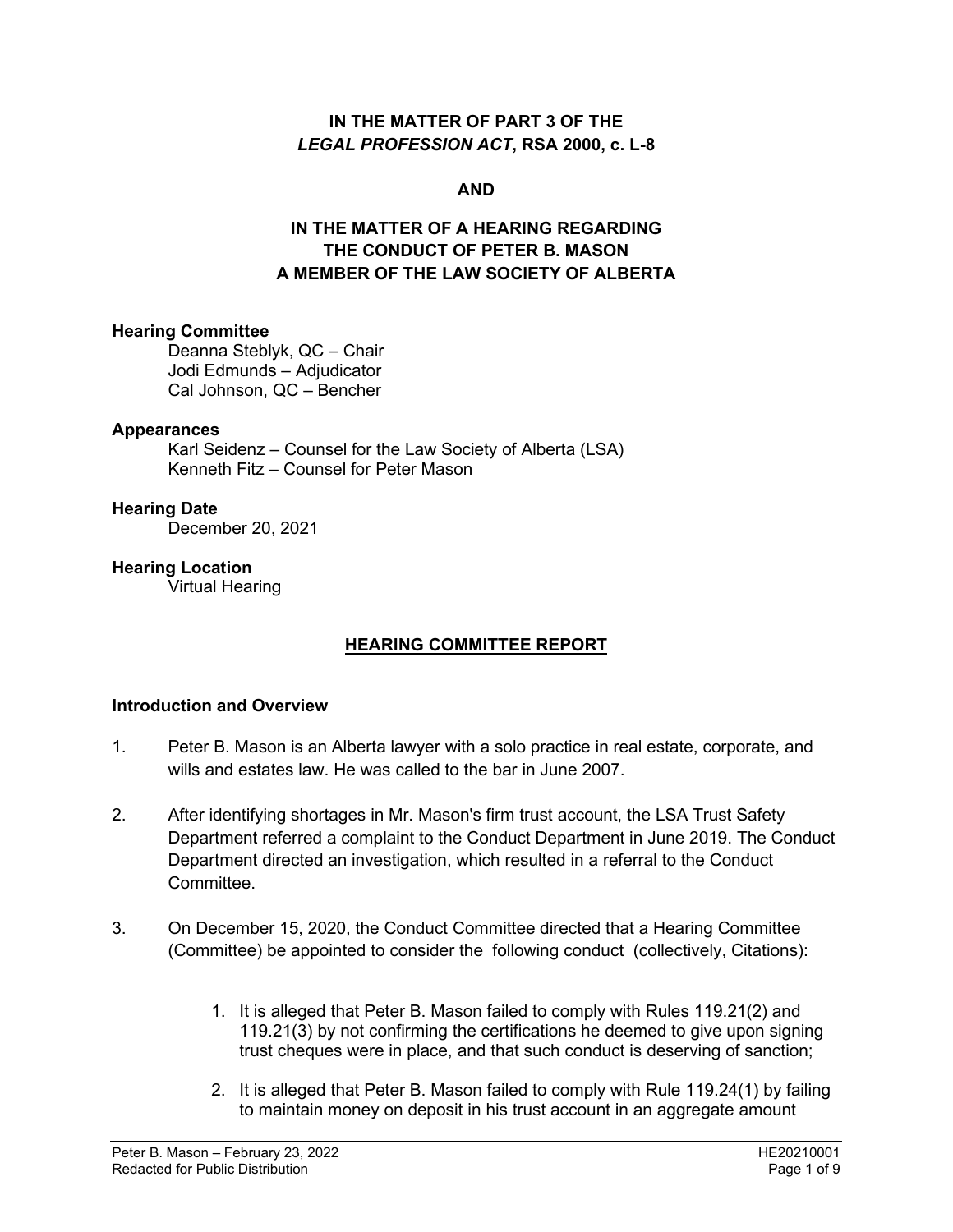sufficient to meet all trust obligations, and that such conduct is deserving of sanction;

- 3. It is alleged that Peter B. Mason failed to comply with Rule 119.24(3) by failing to immediately notify the Law Society that a deficiency in an amount greater than \$2,500.00 existed in his trust account, and that such conduct is deserving of sanction;
- 4. It is alleged that Peter B. Mason failed to comply with Rules 119.36(1), 119.36(2), 119.36(3), and 119.36(4) by failing to maintain his firm's prescribed financial records, and that such conduct is deserving of sanction;
- 5. It is alleged that Peter B. Mason failed to comply with Rule 119.36(4)(d) by failing to conduct and maintain monthly bank reconciliations of his trust account, and that such conduct is deserving of sanction;
- 6. It is alleged that Peter B. Mason failed to comply with Rule 119.40 by failing to conduct monthly bank reconciliations of his general account, and that such conduct is deserving of sanction; and
- 7. It is alleged that Peter B. Mason failed to properly supervise his staff and that such conduct is deserving of sanction.
- 4. By way of a Statement of Admitted Facts, Exhibits, and Admissions of Guilt (Statement), Mr. Mason admitted his guilt in respect of the Citations.
- 5. On December 20, 2021, the Committee convened a hearing to determine whether the Statement was in the appropriate form, and to determine the appropriate sanction for Mr. Mason's conduct based on the Citations and the Statement.
- 6. The Statement was entered into the hearing record as an exhibit, and the parties made joint submissions on sanction and costs.
- 7. The Committee found that based on the facts of this case, the appropriate sanction was, as jointly recommended by the parties, a one-month suspension. In accordance with section 72 of the *Legal Profession Act* (*Act*), the Committee ordered that Mr. Mason be suspended for one month commencing on December 24, 2021 and concluding on January 23, 2022.
- 8. In addition, pursuant to section 72(2) of the *Act*, the Committee ordered Mr. Mason to pay the LSA \$10,000 in costs. He was ordered to pay the costs within four months of his reinstatement as a member of the LSA.
- 9. This report provides the Committee's reasons for the sanction and costs orders.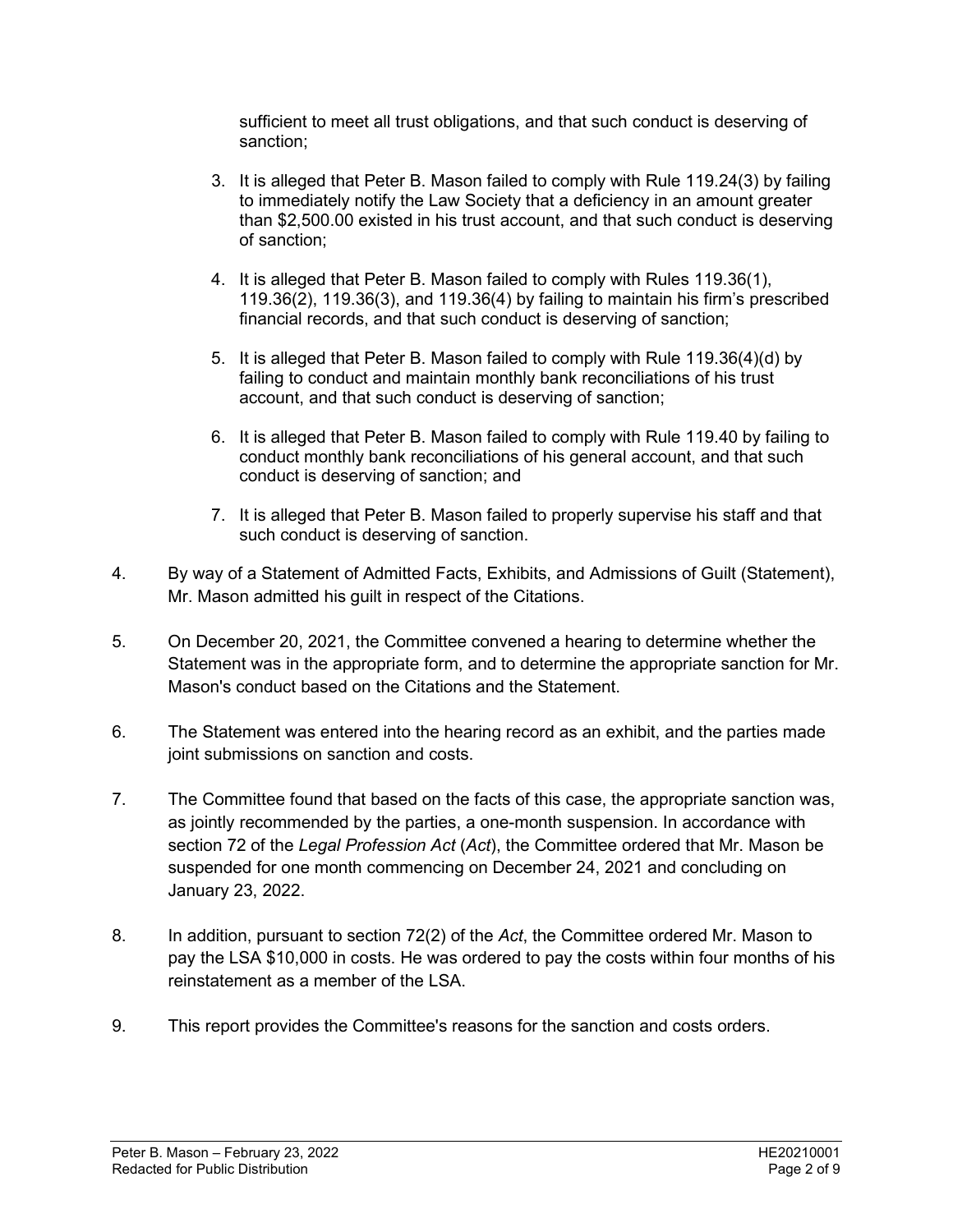### **Preliminary Matters**

- 10. There were no objections to the constitution of the Committee or its jurisdiction, and a private hearing was not requested. Accordingly, a public hearing into Mr. Mason's conduct proceeded.
- 11. There were no other preliminary matters raised.

### **Findings on Liability**

- 12. According to the Statement, the Citations arose from Mr. Mason's conduct as the Responsible Lawyer for his firm. His firm used three different software tools for its real estate transactions. They were not used correctly, and his firm's general and trust accounts were not correctly reconciled.
- 13. In June 2018, Mr. Mason hired a bookkeeper to provide services to his firm and review its accounts since it was founded in August 2016. In September 2018, he replaced the bookkeeper with an accountant who had auditing experience. The accountant was of the view that the work to date had not been done correctly.
- 14. On March 19, 2019, the accountant alerted Mr. Mason to potentially significant trust shortages in the firm trust account. Mr. Mason did not immediately report this to the LSA because he wanted to understand the cause of the problems and the extent of the shortages before doing so.
- 15. On June 19, 2019, due to independent concerns identified by LSA staff, the Trust Safety Department imposed conditions on Mr. Mason's ability to continue operating his firm trust account. He was required to submit month-end bank reconciliations for March, April, and May 2019 by June 26, 2019, and to acknowledge the conditions by June 21, 2019. He returned the letter acknowledging the conditions on June 19, 2019.
- 16. Mr. Mason's accountant remitted the requested information to the Trust Safety Department under cover of a letter from Mr. Mason describing some of the issues with the firm trust account and his plan to remedy them.
- 17. On June 27, 2019, the Trust Safety Department identified a total trust deficiency of \$473,278.99 as of May 31, 2019, spread over 441 clients. The shortages ranged from \$0.01 to \$15,600.
- 18. On July 15, 2020, in response to a request from the LSA, Mr. Mason provided documents outlining the history of this matter and summarizing the issues that led to the trust deficiencies. The details are set out in the Statement. Mr. Mason implemented his accountant's recommended solutions to the identified issues.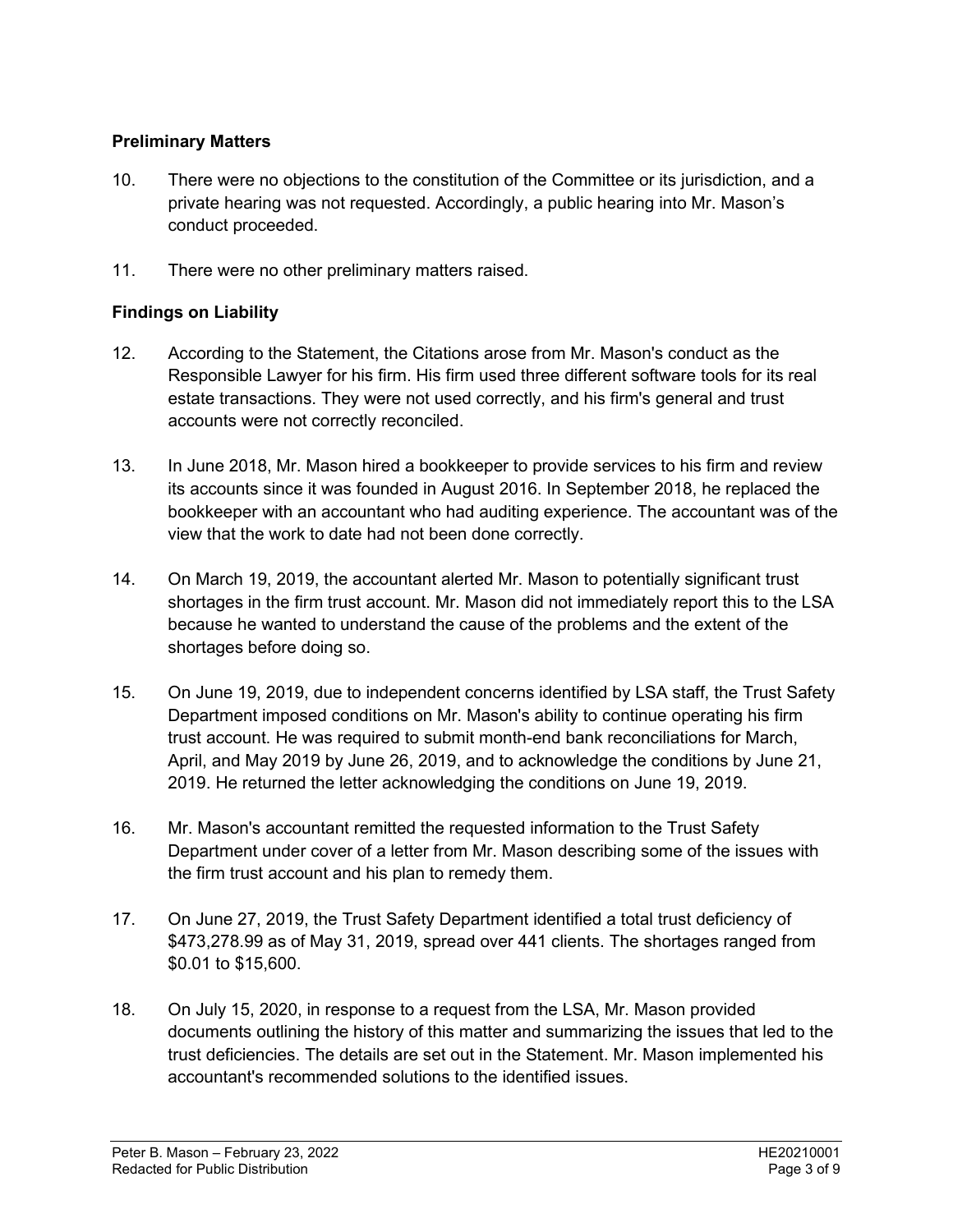- 19. Between June 25, 2019 and July 15, 2019, Mr. Mason made several deposits to his trust account to replace the missing funds. As of July 15, 2019, all deficiencies in the trust account had been rectified.
- 20. According to the Statement, Mr. Mason did not misappropriate funds from his trust account. The issues were caused by poor accounting and record-keeping practices over several years. However, he admitted that he failed in his duties as Responsible Lawyer and admitted the Citations.
- 21. For an admission of guilt to be acceptable, the admission must have the following elements:
	- 1. the admission must be made voluntarily and free of undue coercion;
	- 2. the lawyer must unequivocally admit guilt to the essential elements of the citations;
	- 3. the lawyer must understand the nature and consequences of the admission; and
	- 4. the lawyer must understand that the hearing committee is not bound by any submission advanced jointly by the lawyer and the LSA.
- 22. At the outset of the hearing, the Committee accepted the Statement as being in the appropriate form pursuant to section 60 of the *Act*. Since the admissions in the Statement were accepted, each admission was deemed to be a finding of this Committee that Mr. Mason's conduct was conduct deserving of sanction.
- 23. According to the LSA Investigation Report, Mr. Mason was very cooperative. He provided his accounting records and worked with staff to resolve the trust account deficiencies. The investigator stated, "It is reasonably apparent that with the able assistance of his accountant, [Mr.] Mason has identified the problems giving rise to the deficiency, he has quantified and repaid that deficiency, and he has implemented controls to ensure the proper maintenance of his law firm accounts going forward."
- 24. The Committee accepted that the issues with Mr. Mason's firm accounts were the result of inadequate processes and controls, and poor bookkeeping and accounting practices, rather than the result of any intentional or fraudulent acts, for personal gain or otherwise. The Committee further accepted that while the total amount of the trust shortfall was large, it reflected many small amounts incurred over a large number of small residential real estate transactions. The Committee also accepted that no actual harm to the public resulted.

# **Joint Submission as to Sanction and Sanction Principles**

25. As mentioned, the parties agreed that the appropriate sanction was a one-month suspension, and that Mr. Mason should be ordered to pay \$10,000 in costs.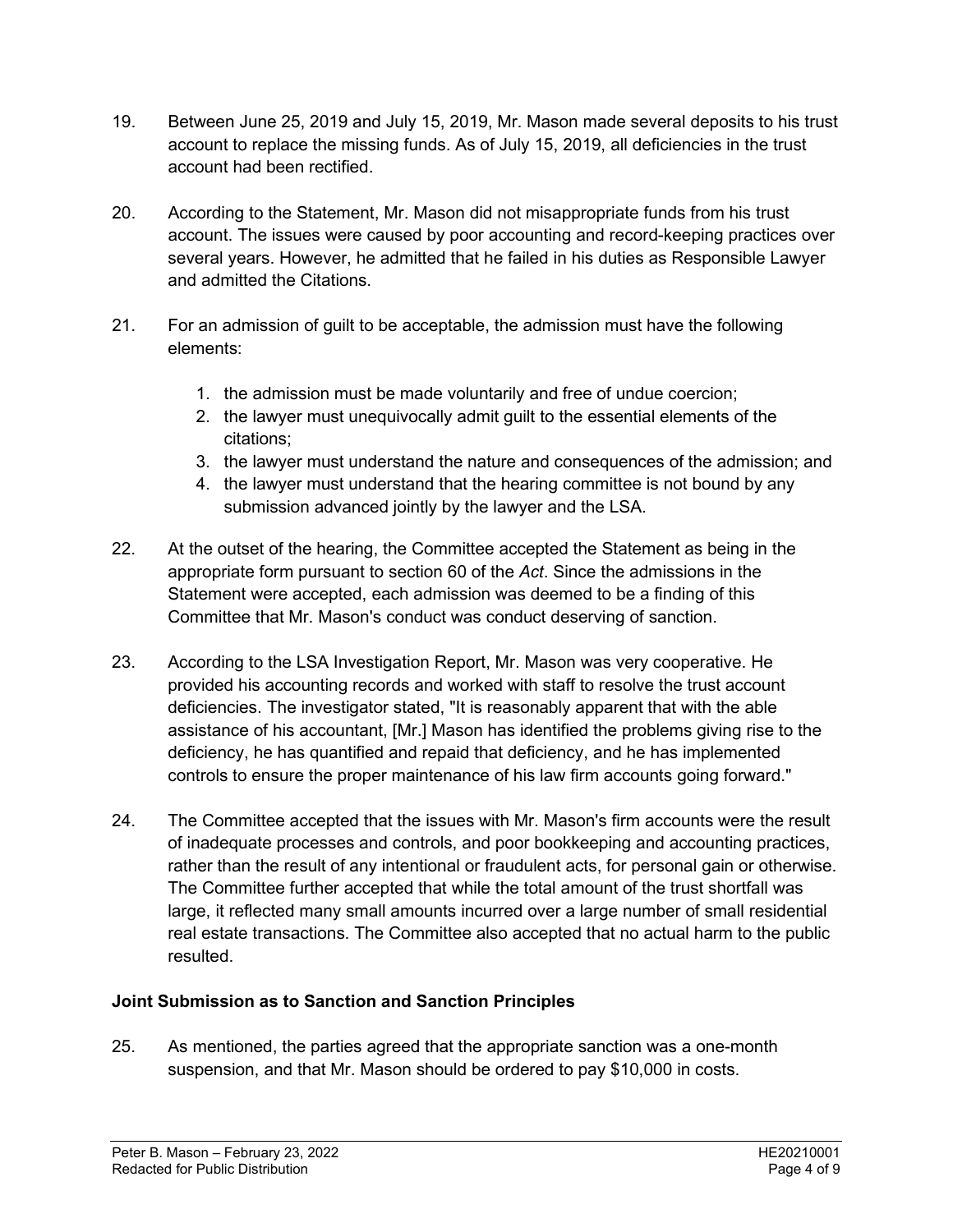26. While hearing committees are not bound to accept joint submissions as to sanction, such submissions carry significant weight. The case authorities indicate that they should be accepted unless they are demonstrably unfit and contrary to the public interest. In *Law Society of Alberta v. Llewellyn*, 2018 ABLS 11, for example, the hearing committee described this as a "high standard" (at paragraph 11). The committee also noted (at paragraph 10):

> The Committee is not bound by joint submissions on sanctions. However, the Committee is required to give serious consideration to jointly tendered submissions, and accept, unless they are found to be unfit, unreasonable, contrary to the public interest, or there are good and cogent reasons for rejecting the joint submissions.

- 27. This is consistent with the leading authority, *R. v. Anthony-Cook*, 2016 SCC 43, in which the Supreme Court of Canada held that a joint submission should be accepted unless the proposed sanction "would bring the administration of justice into disrepute or is otherwise contrary to the public interest" (at paragraph 32). *Anthony-Cook* is a criminal law case, but it has been applied in other LSA conduct matters.
- 28. According to paragraph 187 of the LSA Pre-Hearing and Hearing Guideline, October 1, 2021 (Guideline), the "fundamental purposes of sanctioning are to ensure the public is protected from acts of professional misconduct and to protect the public's confidence in the integrity of the legal profession". The Guideline sets out a number of factors that may be taken into account when determining sanction, including, among others, the goals of specific and general deterrence and denunciation of the misconduct (at paragraph 188).
- 29. Paragraph 200 of the Guideline indicates that "[t]he prime determinant of the appropriate sanction is the seriousness of the misconduct". It then suggests that in determining the seriousness of the misconduct, a hearing committee may consider a list of nine factors, including the degree to which the misconduct constitutes a risk to the public or to the reputation of the legal profession, the harm or potential harm caused by the misconduct, the number of incidents involved, and the length of time involved.
- 30. Paragraph 206 of the Guideline indicates that a hearing committee may also consider additional factors that have either an aggravating or mitigating effect on the appropriate sanction. These may include whether the lawyer has a prior discipline record, whether the lawyer acknowledged their wrongdoing, any expression of remorse, the lawyer's level of cooperation with the LSA's conduct process, whether restitution has been made, and the extent to which the lawyer benefited from the misconduct.

# **LSA Submissions**

31. After summarizing the facts of this matter, counsel for the LSA noted that there was no defalcation of funds. While the total amount of the trust shortage was large, Mr. Mason repaid it in full. In addition, he spent tens of thousands of dollars on bookkeeping and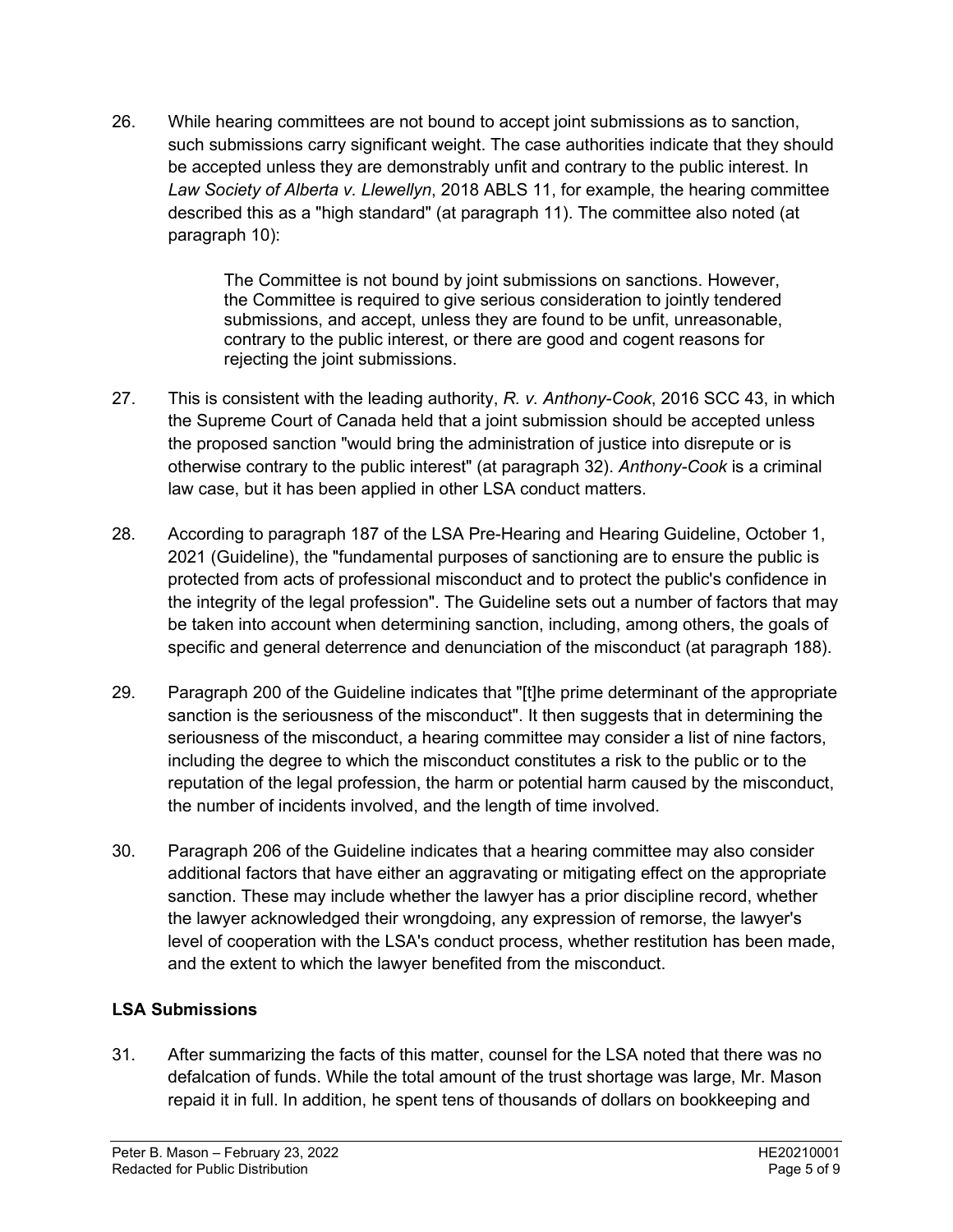accounting services to try and remedy the issues, then changed his accounting practices to ensure these issues do not occur again.

- 32. LSA counsel submitted that there are both aggravating and mitigating circumstances in this matter. In his view, the aggravating considerations include:
	- 1. that Mr. Mason was trained to operate a trust account but did not implement the training;
	- 2. that Mr. Mason did not report the trust shortages to the LSA upon discovery as required; and
	- 3. the large amount of money involved.
- 33. According to LSA counsel, the mitigating considerations include that Mr. Mason:
	- 1. has no prior discipline history with the LSA;
	- 2. cooperated with LSA staff and admitted the facts and his guilt; and
	- 3. received no personal benefit from his misconduct to the contrary, he repaid the entire trust shortage and spent additional amounts to rectify the situation.
- 34. In addition, LSA counsel pointed out that no client harm occurred.
- 35. To demonstrate that the proposed sanction is proportional to the sanctions ordered in similar past cases, LSA counsel referred to five comparable past decisions involving admitted conduct, including:
	- 1. *Law Society of Alberta v. Venkatraman*, 2013 ABLS 29 (allegations included failure to serve several clients, supervise an employee, and follow the LSA's accounting rules; the lawyer was suspended for one month and ordered to pay costs of \$10,481.63);
	- 2. *Law Society of Alberta v. Vanderleek*, 2014 ABLS 19 (allegations included failure to comply with the LSA's accounting rules, respond to the LSA on a timely basis, and be candid with LSA staff; the lawyer was suspended for one month and ordered to pay the actual costs of the hearing on reinstatement);
	- 3. *Law Society of Ontario v. Senthooran*, 2020 ONLSTH 66 (allegations included failing to maintain proper books and records, and mishandling trust funds; the lawyer was suspended for one month, ordered to participate in a spot audit at her own expense, and ordered to pay costs of \$7500);
	- 4. *Law Society of Upper Canada v. Kaminski*, 2017 ONLSTH 200 (allegations included failure to serve a client, trust fund issues, failure to notify his insurer of a potential claim, and failure to cooperate with the law society; the lawyer was suspended for one month and directed to continue therapy, engage in a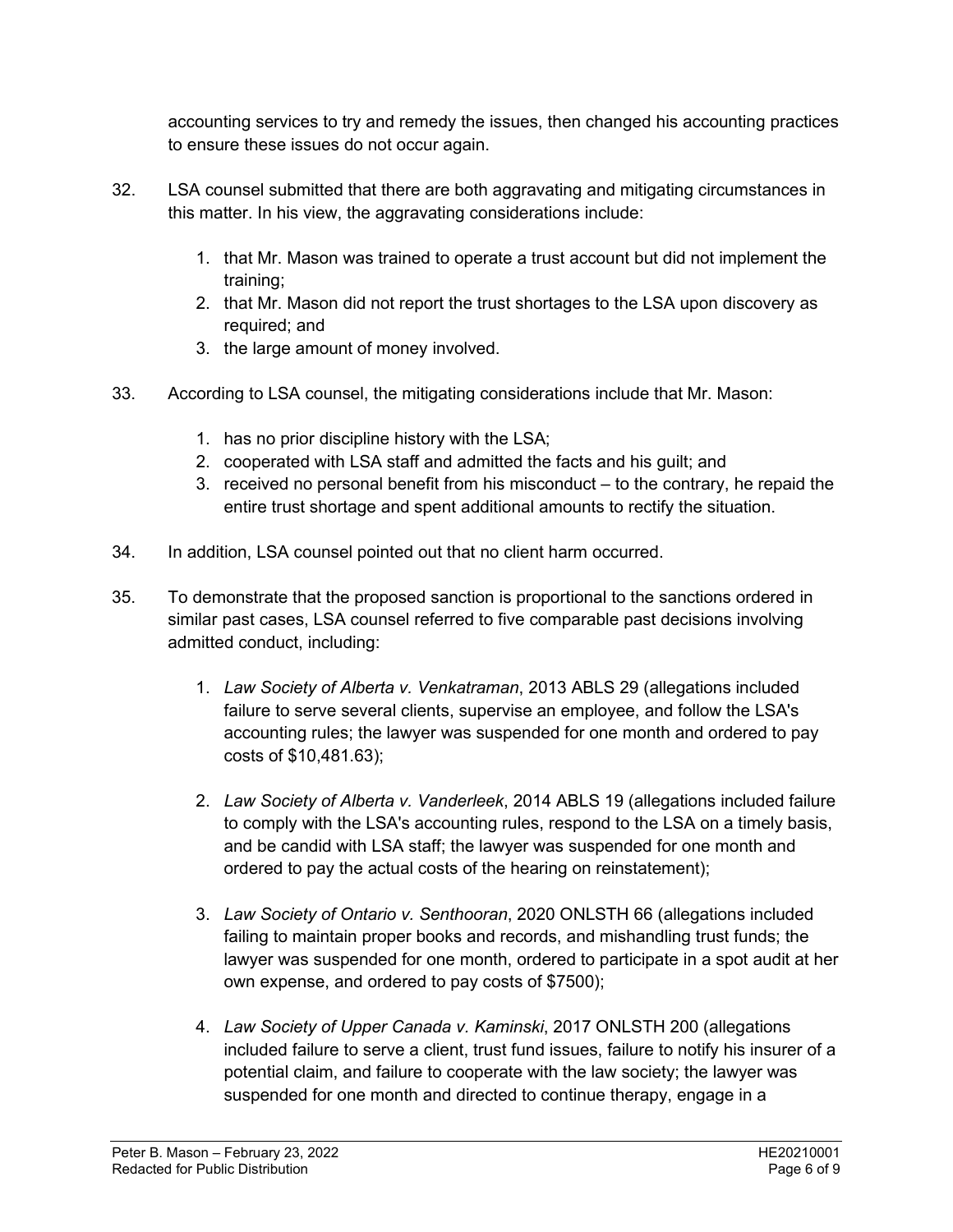mentorship relationship, and participate in a practice review at his own expense; he was also ordered to pay costs of \$6500); and

- 5. *Law Society of Upper Canada v. Burgess*, 2016 ONLSTH 143 (allegations included failing to keep financial records and deliver accounts in a timely fashion; the lawyer was suspended for one month and ordered to pay costs of \$3000).
- 36. With respect to costs, LSA counsel noted that the LSA's actual costs were \$11,931.19. However, the parties had agreed that costs would be capped at \$10,000.

# **Mr. Mason's Submissions**

- 37. In support of the jointly recommended sanction, Mr. Mason's counsel emphasized that there was no intentional misconduct or misappropriation of funds, no money was lost, no client harm or other harm to the public occurred, and Mr. Mason accepted responsibility in a timely fashion.
- 38. Counsel acknowledged that Mr. Mason did not report the trust shortages to the LSA immediately as required. However, like LSA counsel, he emphasized that Mr. Mason not only repaid the full amount, he also spent considerable funds to rectify the problems and put new processes in place to ensure it did not happen again. In addition, counsel stressed that while the total amount of the trust shortage was large, the shortages per file were relatively small.
- 39. Furthermore, counsel reiterated that Mr. Mason has no prior discipline record and cooperated with the LSA throughout, including during the investigation and by making timely admissions of guilt.
- 40. With respect to the comparable decisions cited by LSA counsel, Mr. Mason's counsel indicated that he found the *Venkatraman* and *Senthooran* decisions the most similar on their facts. He therefore agreed with LSA counsel that the agreed sanctions were appropriate in this case.

# **Decision on Sanction**

41. In *Anthony-Cook*, the Supreme Court of Canada made it clear that "a joint submission should not be rejected lightly". This is because (at paragraph 34):

> [r]ejection denotes a submission so unhinged from the circumstances of the offence and the offender that its acceptance would lead reasonable and informed persons, aware of all the relevant circumstances, including the importance of promoting certainty in resolution discussions, to believe that the proper functioning of the justice system had broken down.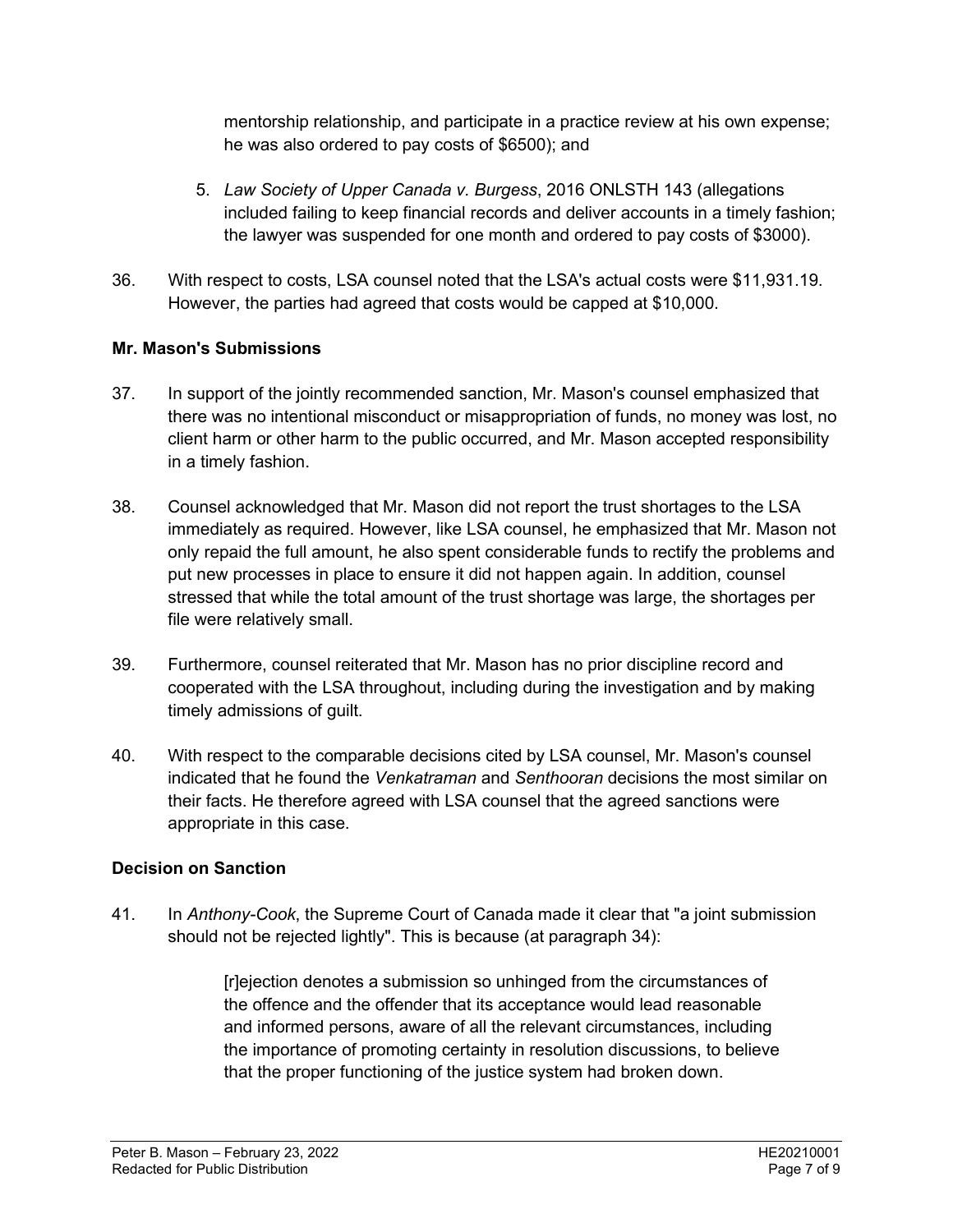- 42. The Committee was of the view that the joint submission in this case does not fall within that category. To the contrary, the Committee was satisfied that the joint submission was an appropriate negotiated resolution in the circumstances of this case, which involved poor accounting practices rather than an issue of lawyer integrity.
- 43. That said, the Committee considers problems operating trust accounts to be serious conduct. The public relies on lawyers to handle trust property with the utmost care and concern, and matters such as this run the risk of negatively affecting the public's confidence in the legal profession. While there was no harm to clients or the public, there could have been. Moreover, the Committee was concerned with the fact that Mr. Mason did not report the problems at his earliest opportunity.
- 44. However, the Committee was satisfied that Mr. Mason does not represent an ongoing threat to the public, and that there is little chance of recurrence. He took the matter and these proceedings seriously, cooperated throughout, and accepted responsibility for what occurred – including by repaying the shortage and implementing improved accounting practices.
- 45. Accordingly, the Committee was satisfied that the jointly-proposed sanction is proportionate to the circumstances and comparable to prior decisions, and sufficient to effect the necessary specific and general deterrence.

# **Concluding Matters**

- 46. As indicated, on December 20, 2021, the Committee accepted the jointly-proposed sanction and the jointly-proposed costs order. Accordingly, pursuant to section 72 of the *Act*, Mr. Mason:
	- 1. is suspended for one month commencing December 24, 2021 and ending January 23, 2022; and
	- 2. must pay the LSA \$10,000 in costs within four months of his reinstatement as a member of the LSA.
- 47. A Notice to the Profession shall be issued, as required by section 85 of the *Act* in the circumstances of a suspension.
- 48. There will be no referral to the Attorney General.
- 49. The exhibits, other hearing materials, and this report will be available for public inspection, including the provision of copies of exhibits for a reasonable copy fee, except that identifying information in relation to persons other than Mr. Mason will be redacted and further redactions will be made to preserve client confidentiality and solicitor-client privilege (Rule 98(3)).